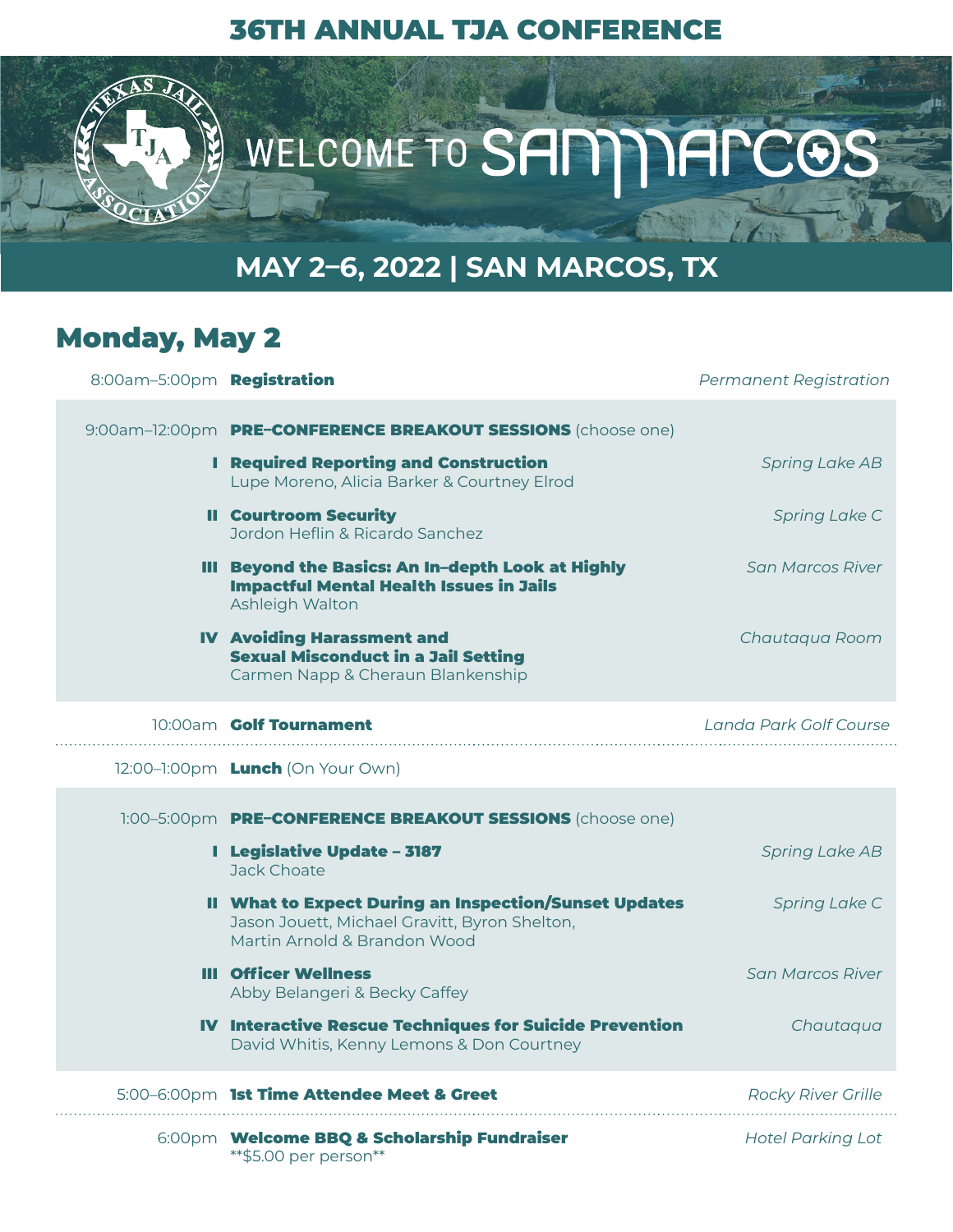# Tuesday, May 3

| 7:00am-12:00pm Registration       |                                                                                                                                                                                     | <b>Permanent Registration</b> |
|-----------------------------------|-------------------------------------------------------------------------------------------------------------------------------------------------------------------------------------|-------------------------------|
|                                   | 7:00-11:30am Exhibitor Set-Up (Exhibitors Only)                                                                                                                                     |                               |
|                                   | 8:30-9:15am Opening Ceremony                                                                                                                                                        | <b>Spring Lake Ballroom</b>   |
|                                   | <b>Presentation of the Colors &amp; National Anthem</b><br>McLennan County Sheriff's Office Honor Guard<br>Marco Hinojos                                                            |                               |
|                                   | <b>Welcoming Remarks</b><br>Ricky Armstrong, TJA President<br>Sharese Hurst, TJA Executive Director<br>Gary Cutler, Sheriff of Hays County<br>Brandon Wood, TCJS Executive Director |                               |
|                                   | 9:15-9:30am Election Information & Introduction of Candidates                                                                                                                       | <b>Spring Lake Ballroom</b>   |
|                                   | 9:30-9:45am Legislative Update<br><b>Brian Hawthorne</b>                                                                                                                            | <b>Spring Lake Ballroom</b>   |
| 9:45-10:00am Break                |                                                                                                                                                                                     |                               |
|                                   | 10:00-11:30am <b>KEYNOTE ADDRESS</b><br>Doug Dretke                                                                                                                                 | <b>Spring Lake Ballroom</b>   |
| 11:30am-4:30pm <b>Blood Drive</b> |                                                                                                                                                                                     | <b>Hotel Parking Lot</b>      |
|                                   | 11:30am-5:00pm Exhibitor Showroom Open                                                                                                                                              |                               |
|                                   | 11:30am-1:30pm President's Lunch                                                                                                                                                    |                               |
|                                   | 1:30-3:00pm <b>BREAKOUT SESSIONS</b> (choose one)                                                                                                                                   |                               |
|                                   | <b>I</b> What You Need To Know About<br><b>Psychotropic Medication in Jails</b><br>Deborah Sant'Anna                                                                                | <b>Spring Lake A</b>          |
|                                   | <b>Il Destination Retirement</b><br><b>Richard Ashcraft</b>                                                                                                                         | <b>Spring Lake B</b>          |
|                                   | <b>III How to Build a Compliance Team</b><br>Shane Sowell & Lynette Anderson                                                                                                        | Spring Lake C                 |
|                                   | IV Don't Be That Guy 2.0:<br>Social Media, Public Employees, and the Law<br><b>Ray Scifres</b>                                                                                      | San Marcos River A            |
|                                   | <b>V Effective Communication Strategies</b><br>with Deaf Offenders Using Sign Language<br>Paul Singleton                                                                            | San Marcos River B            |
|                                   | VI Recruiting and Retention - Roundtable Discussion<br>Rowdee Edwards & Johnny Jaquess                                                                                              | Chautaqua Room                |
| 3:00-3:30pm Break                 |                                                                                                                                                                                     |                               |
|                                   | 3:30-5:00pm Breakout Sessions (repeated from 1:00pm)                                                                                                                                |                               |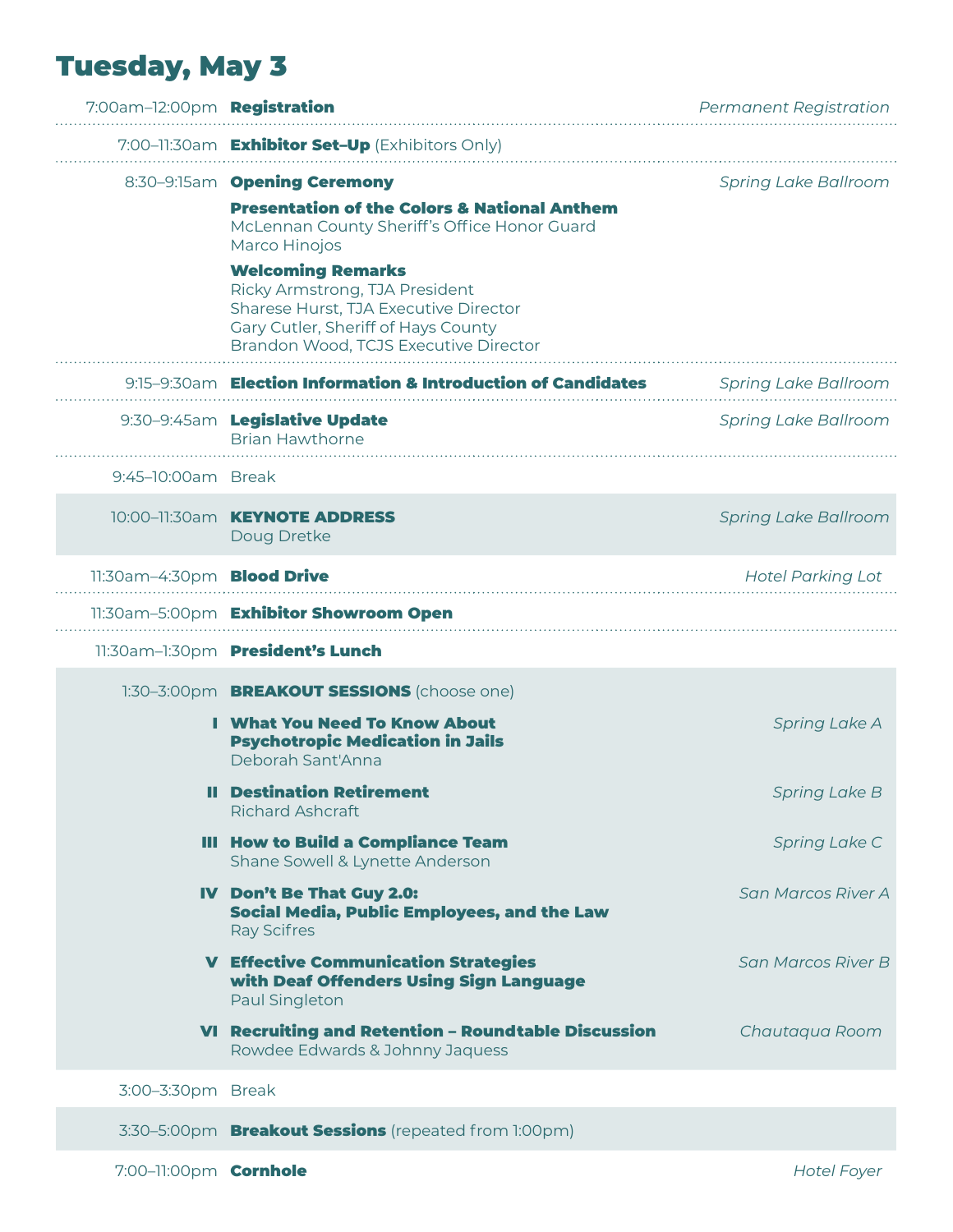## Wednesday, May 4

|  | 7:30am <b>Board Photo</b>                                                                                                       | <b>Hotel Atrium</b>  |
|--|---------------------------------------------------------------------------------------------------------------------------------|----------------------|
|  | 7:45am Past President's Photo                                                                                                   | <b>Hotel Atrium</b>  |
|  | 8:00-9:00am Join the Exhibitors for Breakfast                                                                                   | Veramendi            |
|  | 8:00-11:00am Exhibitor Showroom Open                                                                                            | Veramendi            |
|  | 9:00am-4:30pm Courtroom Challenge: Quick Draw<br>Texas Commission on Jail Standards                                             | <b>Hotel Atrium</b>  |
|  | 9:00am-12:00pm <b>BREAKOUT SESSIONS</b> (choose one)                                                                            |                      |
|  | <b>I</b> Texas Gangs<br><b>Devin Gonzales</b>                                                                                   | <b>Spring Lake A</b> |
|  | <b>Il Successful Courtroom Testimony</b><br>Jo Ann Linzer                                                                       | <b>Spring Lake B</b> |
|  | <b>III TCOLE Simplified</b><br>Lynn Beard, Richard Gutierrez & Derry Minor                                                      | Spring Lake C        |
|  | <b>IV Leadership Motives</b><br><b>Ryan Braus</b>                                                                               | San Marcos River A   |
|  | <b>V</b> Innovation Through Sustainability Initiatives<br>in Corrections<br>Shelbi Davis and Steven Wentrcek                    | San Marcos River B   |
|  | <b>VI Small Jail Issues - Panel Discussion</b><br>Mike Starkey, Thomas Kerss, Botie Hillhouse,<br>Cassandra Shaw & Jason Jouett | Chautaqua            |
|  | 10:15-10:45am Join the Exhibitors for Giveaways                                                                                 | Veramendi            |
|  | 10:45am-12:00pm BREAKOUT SESSIONS (continued from 9:00am)                                                                       |                      |
|  | 11:00am Exhibitor Showroom Closes                                                                                               | Veramendi            |
|  | 12:00-1:30pm <b>Lunch</b> (On Your Own)                                                                                         |                      |
|  | <b>Sheriff's Photo</b>                                                                                                          | <b>Hotel Atrium</b>  |
|  | 1:30-4:30pm <b>BREAKOUT SESSIONS</b> (repeated from 9:00am)                                                                     |                      |
|  | 2:00pm Sheriffs' Association of Texas Legislative Meeting                                                                       | TBD                  |
|  |                                                                                                                                 |                      |

7:00-11:00pm **Cornhole**